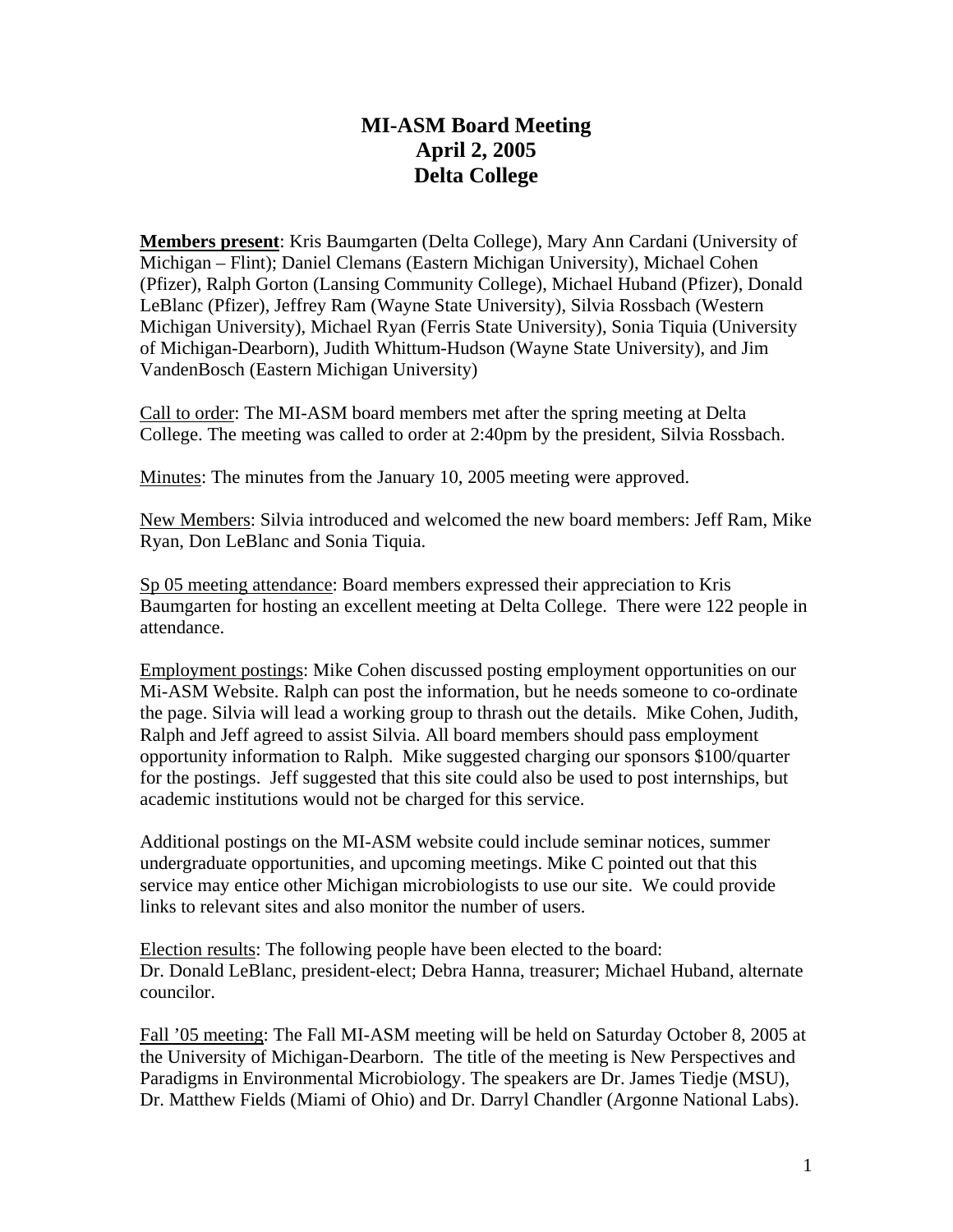Kim Feiner will present a workshop for microbiology educators in the afternoon after the final speaker. Board members agreed that student posters should be displayed in an open area where participants can view them before the meeting and during breaks.

A meeting announcement should be sent to all Michigan colleges and universities. Mike Ryan joins the board as an education liaison. He will be responsible for disseminating this information.

Spring '06 meeting: A possible topic is Animal Microbiology. Pfizer of Kalamazoo or MSU were suggested as potential sites for this meeting. The National Sanitation Foundation is also interested in participating/sponsoring one of our meetings.

Membership list: Mary Ann pointed out that there are currently at least three different membership lists. To bring some order to the confusion posed by multiple lists, Mary Ann will send out a copy of the current list(s) to all board members. Each member should look over the list and indicate any names that can be removed. She will then compile an updated membership list.

**Responsibilities for each board position**: In an attempt to clarify the job descriptions, each board member should e-mail Silvia a list of responsibilities associate with their position. Silvia will incorporate these into a spreadsheet. Members should check our MI-ASM constitution as well as the National ASM constitution for duties of each office.

**Corporate liaison**: Mike Cohen asked that we alert him of any vendors who might participate as corporate sponsors in MI-ASM.

**Funding**: Silvia submitted a request to national for \$8000. She anticipates notification within a few days. Last year we received \$4600. We need \$2100 for support of our student chapters (National provides \$300/student chapter0. We also receive some regional funding for our students.

**Treasurer's report**: Mike H announced that Debra Hanna will be taking over as treasurer on June  $1^{st}$ . We have \$21,000 in the bank at this time. Pfizer will donate \$4000 for 2005 (\$1000/Pfizer employee serving on our board). They also contributed \$4500 for the meeting. The Board wishes to express our sincere appreciation of the support provided to us by Pfizer.

**Next meeting**: The next meeting will be held in mid June at the Sheraton in Lansing. The secretary will notify members of the date via e-mail.

**Adjournment**: The meeting was adjourned at 3:37 pm.